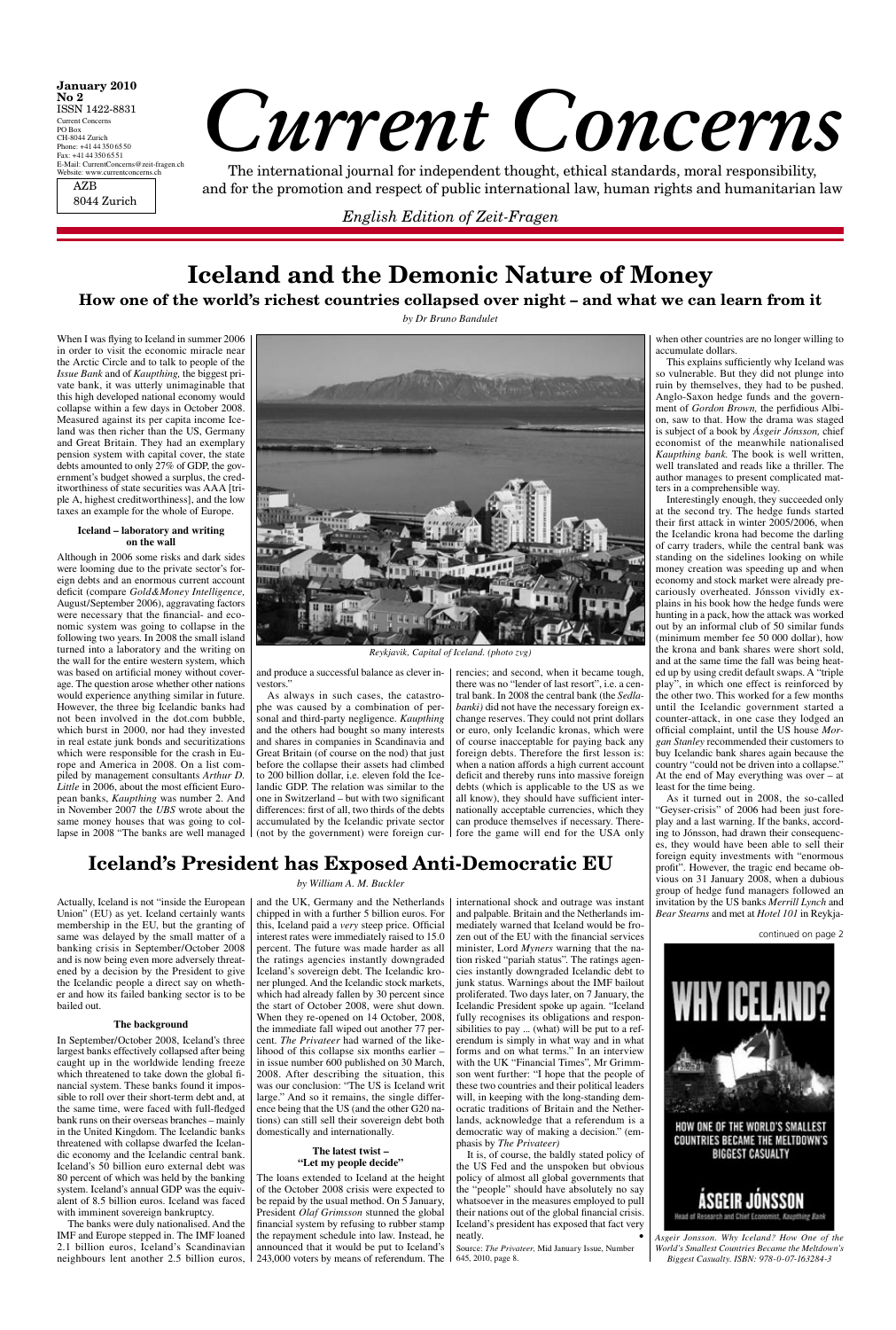vik. Their conversation became increasingly sneering, Jónsson remembers, when the managers boasted with their short sellings, and then went on to the bar where the wine flowed freely until the first of them keeled over. Their tactics were the same as in 2006, but the irony of it was that some of the involved American banks fell even before the Icelandic.

there were small riots among Polish migrant workers, grocery shops were crowded with customers stockpiling supplies, and some  $\vert$  ment in Reykjavik is clearing their debts like

After the crash of *Lehmann Brothers* in September 2008 and the collapse of the interbank-market, the Icelandic institutions could not hold on any longer. On 6 October the government announced an emergency law, on 7 October *Glinir* and *Landsbanki,* and on 9 October *Kaupthing* were nationalised. In the first days in October there was a bankrun which was reminiscent of the 30s. People were queuing in front of the banks in Reyjkjavic, who emptied their accounts until only a few 5000 krona bills (the biggest bills) were left. The government had new money printed abroad, but in the eastern part of the island

who did not trust their bank notes any more, gnac or *Rolex* watches. It was a panic which almost broke out in Europe as well and the US, a reminder that acceptance of uncovered paper currency is solely a matter of trust.

### **Abroad: Denied Support and Disgraceful Consequences**

 $\begin{array}{|c|c|c|c|c|c|}\n\hline\n\text{continued from page 1} & \text{boundary times such as Bordeaux wine, co-} & \text{the course of this crisis and, from a present-} & \text{Article 26} \\
\hline\n\end{array}$ they did before, but the latter have soared in the course of this crisis and, from a presentday perspective, will reach a peak of 140% of the GDP by 2010. Approximately, half account for Icelandic krona, the other half are foreign currencies. At the behest of London and exerting brutal pressure, the EU is trying to make the Icelandic government, and thus their tax-payers, liable for their debts, to an extent no other sovereign state would accept. Comparisons with the Versailles dictation and its financial consequences are not far fetched. Apparently, they want to use the Icelanders as a warning – a whole generation would be financially enslaved. Meanwhile the pressure on the krona has subsided due to capital controls. On the peak of the catastrophe it had fallen to 300 Euro; lately the onshore exchange rate (in Iceland) was at 184 and offshore (in London) about 220. While their economy is still shrinking, the balance of trade in Iceland is in the plus again, so that they will have good prospects to get back on their feet in the near future – provided the EU and the IMF deign to fair conditions with regard to debt repay-

The *Federal Reserve,* the Bank of England and the European Central Bank left the Icelanders out in the rain. Moreover, the British financial services authority confiscated their deposit business with *Kaupthing,* and drove its subsidiary *Singer&Friedländer* into bankruptcy, although in September it had almost rolled in money. Other Icelandic assets were frozen by the *Brown* government on the basis of the anti-terror-law from 2001, and also on 8 October prime minister Gordon Brown had the Icelandic central bank and the Icelandic Treasury put on the same terror list with al-Qaida and the Taliban. Since then London's reputation as a bastion of legal security has been severely tarnished. In addition, Gordon

Brown declared Iceland "insolvent", which is as incorrect today, as it was then. The govern-

> And the hedge funds? After satisfying their greed with their short sellings of krona and bank shares, they changed their position on the peak of the crisis, bought bank bonds very cheaply and managed to increase their stakes six fold. As soon as the insolvent banks are wound up, they will be owned by foreign creditors, i.e. bond owners. One always wins. The Icelanders are closing ranks, they prefer buying home products to foreign ones, they are reading more books than ever before, and are responding to the collapse with a surprising baby boom. This is the reaction of a people that has some faith in its future, despite of everything."

ment. Why should the Icelanders pay for the foreign indebtedness of *Landsbanki/IceSave,* which amount to 60% of the annual economic performance? The British demands are disgraceful and immoral.

But even at best it will take a few years to stabilise the economy and the financial system. The real income and therefore standard of life have taken a tumble, and unemployment has reached the German level. Those who possessed financial assets suffered most. The share market lost 95%, there are now hardly any Icelandic titles traded on the stock market. But also the real, i.e. inflation-adjusted house prices fell by 20% in 2009. According to a prognosis by the central bank they will lose another 25% in 2010.

In case an Icelandic retail investor held corporate bonds, he lost practically everything in the collapse. Whoever had parked money in a bank did not have a nominal loss, but would have suffered a loss of purchasing power due to a temporarily very high inflation, which is meanwhile regressing. Safest investments would have been inflation-indexed bonds, socalled *HFF bonds.* Also pension funds survived the crises relatively undamaged, because half of their capital is invested in inflation-indexed krona bonds (and only a small amount in foreign shares). Far and away the best investment would have been gold. However, before the crisis nobody in Iceland thought of buying coins and bars – and now gold is not available on the island, due to capital controls, although possession has not been forbidden.

If you do not expect the worst for Western Europe in the coming years, you should study the case of Iceland. A number of useful lessons can be drawn from that example.

The collapse of our banks and the difficulties following in the wake of the world economic crisis have created profound difficulties. Although the Icelandic state has undertaken various liabilities of a magnitude greater than those involved in the Icesave case, the debate on this case has become the focus regarding how we deal with the challenge of the past and also of the future.

The Althingi has now again passed legislation on this matter. This amends the current law, the Act No. 96/2009, which the Althingi passed on 28 August and which was based on agreements with the Governments of the United Kingdom and the Netherlands. The President approved that Act on 2 September, with a reference to a special statement.

> "I call on the President of Iceland, Mr. Ólaf Ragnar Grímsson, to veto the Icesave legislative bill. I consider it to be a reasonable demand that the economic burden placed on the current and future generations of Icelanders, in the form of a State guarantee for Icesave payments to the UK and Dutch governments, be subject to a national referendum. "

Following the passing by the Althingi of the new Act on 30 December, the President has received a petition, signed by about a quarter of the electorate, calling for the Act to be subjected to a referendum. This is a far larger proportion of the electorate than the criterion that has been referred to in declarations and proposals from the political parties.

Public opinion polls indicate that the overwhelming majority of the nation is of the same opinion. In addition, declarations made in the Althingi and appeals dividual Members of Parliament indicate that the majority of the Members are in favour of holding such a referendum.

Since the new Act was passed by the Althingi, the President has had extensive discussions with Ministers in the Government of Iceland: the Prime Minister, the Minister of Finance, the Minister for Foreign Affairs and the Minister of Economic Affairs.

It is the cornerstone of the constitutional structure of the Republic of Iceland that the people are the supreme judge of the validity of the law.

Under the Constitution, which was passed on the foundation of the Republic in 1944, and which over 90% of the nation approved in a referendum, the power which formerly rested with the Althingi and the King was transferred to the people. It is then the responsibility of the President of the Republic to ensure that the nation can exercise this right.

that the President has received from in-conditions for this recovery. The solution of the Icesave dispute is a part of such a harmonious process. It is also a prerequisite for the nation to be able to regain its former strength as soon as possible and embark, in collaboration with others, on a programme of recovery which will secure the welfare and prosperity of all people in Iceland. In the President's declaration of 2 September 2009, it was stated that the solution would have to "take account of the fair rights of the nation, Iceland's interests in the years ahead and a shared international responsibility."

At this crucial juncture it is also important to emphasise that the recovery of the Icelandic economy is a matter of vital urgency. Clearly, agreement with other nations and good cooperation with international organizations and all other parties that have an influence on the country's economy and financial standing are pre-

It has steadily become more apparent that the people must be convinced that they themselves determine the future course. The involvement of the whole nation in the final decision is therefore the prerequisite for a successful solution, reconciliation and recovery.

In the light of all the aforesaid, I have decided, according to Article 26 of the Constitution, to refer this new Act to the people. As stated in the Constitution, the new Act will nevertheless become law and the referendum will take place "as soon as possible."

If the Act is approved in the referendum then naturally it will remain in force. If the referendum goes the other way, then the Act No. 96/2009, which the Althingi passed on 28 August, on the basis of the agreement with the Governments of the United Kingdom and the Netherlands, will continue to be law, recognizing that the people of Iceland acknowledge their obligations. That Act was passed by the Althingi with the involvement of four of the parliamentary parties, as stated in the President's declaration of 2 September.

Now the people have the power and the responsibility in their hands.

It is my sincere hope that this decision will lead to permanent reconciliation and prosperity for the people of Iceland, at the same time laying the foundations for good relations with all other nations.

> *Bessastaðir, 5 January 2010 Ólafur Ragnar Grímsson*

### **DECLARATION**

### **by the President of Iceland, Ólafur Ragnar Grímsson**

try would become distinctively Nordic though the Celtic element in the population would be manifested in an odd tendency toward literacy and storytelling. Icelanders became bards of the Viking world and witnesses to history. […]

The same instincts that had made the chiefs flee Norway contributed to the foundation of a parliament in 930 – the Althing. […]

"The dominant culture in the new coun-es of Icelandic policemen in the present day. […]

The Icelandic republic was simple and effective. The country was divided into 39 constituencies (Godord), each of which elected a single representative (Godi) to the national assembly. This political system, much like Jeffersonian democracy in the united States, was built from a yeoman class of free, independent farmers who could switch their allegiance to a different Godi whenever they chose (women could act as Godis as well as men, provided they had a man who spoke for them in the Althing). The motto of the commonwealth was "with the laws we shall build our country," words that are inscribed on the badg-

To Icelanders, the ancient founders of their nation are gone but never forgotten. Most of them are known by name, and all living Icelanders can trace their bloodline to them through genealogical records and a family tree that is rooted in the days of the original settlement. […]

Iceland has never excelled at collective, elaborate planning, discipline, or attention to detail. It has never needed a strong central command to organize for war or national defence, and because of its diminutiveness, it has never required the construction of a sophisticated bureaucracy. In the Icelandic mind, success is the reward for personal daring, ingenuity, improvisation, and an eye for the main chance – just as it was in the Viking times."

*Source: Ásgeir Jónsson: Why Iceland? How One of the World's Smallest Countries Became the Meltdown's Biggest Casualty. MacGraw-Hill 2009, ISBN-13: 978-0-07-163284-3*

### **History Is Important to the Icelanders**



*Ólafur Ragnar Grímsson*

### **"Iceland and the Demonic Nature …"**

# **of Iceland's Constitution**

 If Althingi has passed a bill, it shall be submitted to the President of the Republic for confirmation not later than two weeks after it has been passed. Such confirmation gives it the force of law. If the President rejects a bill, it shall nevertheless become valid but shall, as soon as circumstances permit, be submitted to a vote by secret ballot of all those eligible to vote, for approval or rejection. The law shall become void if rejected, but otherwise retains its force. *Source: www.government.is/constitution/*

### **The Petition**

The online petition was started on 25 November 2009 at the InDefence website (www.indefence.is). The resulting number of bona fide signatories was 56,089, with 55,160 signatures from Icelanders of voting age, or in other words 23,3% of all voters in Iceland.

*Source: www.indefence.is*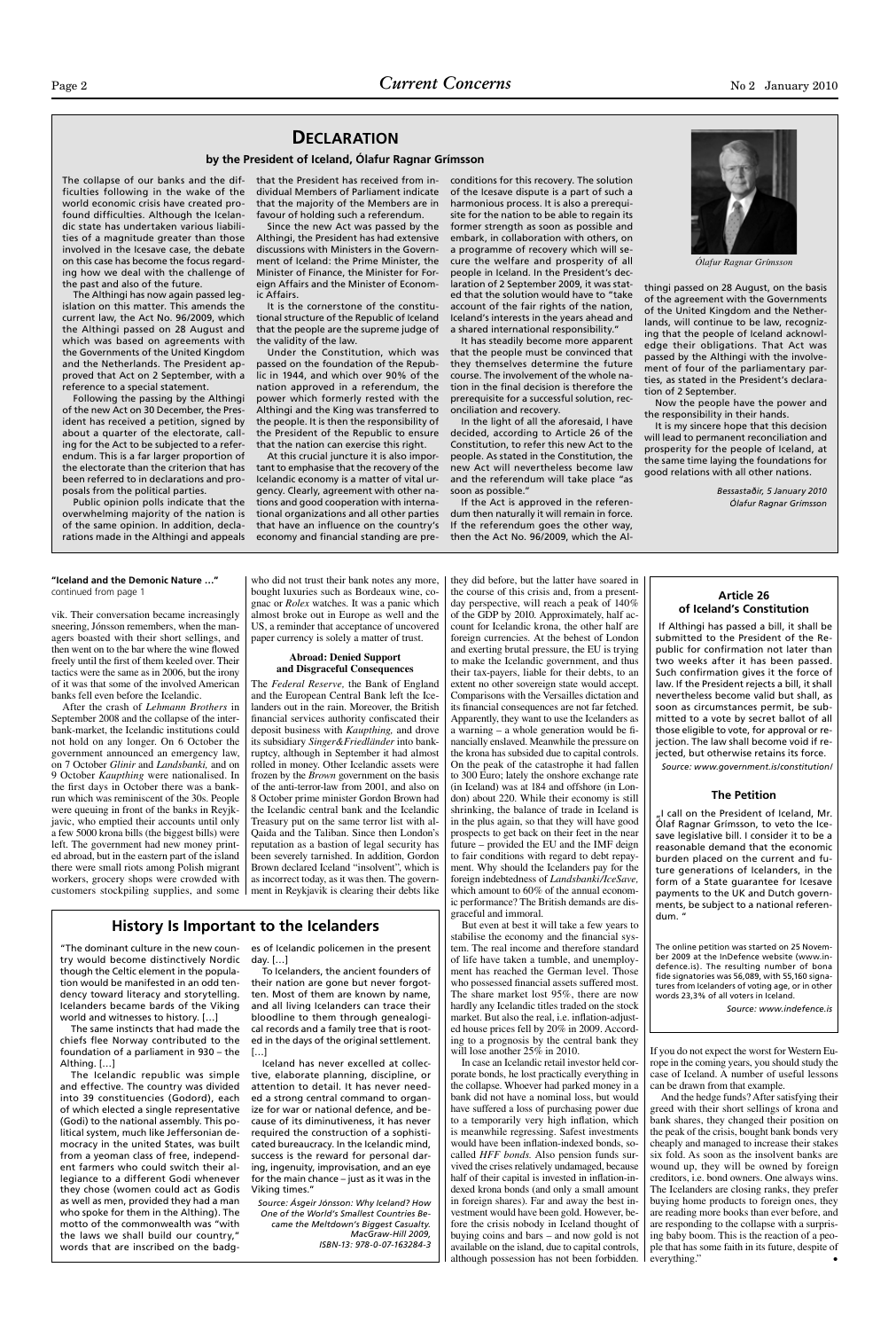### **Iceland: "The EU Mobbed Too Hard!" Why Switzerland needs an aggressive economic diplomacy …**

### *by Beat Kappeler*

If you listen to the people in our country, a lot of them suffer from the Federal Council, who is being double-crossed all the time regarding foreign policy. Particularly foreign economic foreign policy has become short of breath.

Such blunder comes about because the Federal Council does not act as a government but as a stiff club of administration heads  $\vert$  the Icelanders in this situation and give them

In two cases there has been criticism here. It was slavish to let themselves be rejected by the G20 but to grant 10 million to the International Monetary Fund immediately afterwards.,No tax without having a say in it, that had been the slogan of the American Revolution and this would aptly fit the Swiss diplomacy. Furthermore, nobody reminds the French and US Americans of the fact that as well may order our warplanes elsewhere, e.g. in Sweden; if they want to continue pestering us.

who hide behind their old wooden desks in the Federal Council chamber. The trendy new years photograph seem like a propaganda lie.

Three examples of a good economic foreign policy are to be lined out in the following:

At present Iceland quarrels with Great Britain and the Netherlands about their billion euro credit by means of which Iceland was demanded to reimburse all depositors of the bankrupt Icelandic banks. Iceland's President blocked, first of all the Icelanders will go to the ballots, possibly they will reject the payment and simultaneously the access to the European Union.

The EU mobbed too hard – a feeling that Switzerland is familiar with as well. However, Switzerland and Norway should help

encouragement. That would give cohesion to the EFTA. This free trade area is vital, it settles agreements all over the world, and Switzerland must not let it further crumble. Last week the Swiss TV in its "Tagesschau" prophesized the end of the alliance within 50 years, instead of giving information. Furthermore, Councilor of State Sommaruga once more offered the EU as an alternative without any contradiction.

A help for Iceland could also show the British and the Dutch that Switzerland on her part is well able to become disagreeable. In the end there will be an agreement but on a better level. Be obstructive and you will be somebody. Inquiries, however, at the three responsible departments of Foreign Policy, of Economics, and of Finances generated a deplorable picture: "There was no request from Iceland", was one answer. "One should enquire in the other department", was another answer. In short: Passivity, surprise, but no policy planning. The second example of an economic foreign policy was the tax dispute with the EU. A negotiation detail with Italy at the last October gives a deep inside: Insubordinate Italian Minister of Finance *Giulio Tremonti* wanted to be vice prime minister. This angered *Silvio Berlusconi* and made him express publicly that we would like to get rid of him. Just then the Swiss Department of Finance declared they wanted to solve the dispute diplomatically and this way backed up Tremonti. Had Switzerland brought the big guns in immediately, Tremonti's chair would have toppled and may be the archenemy had tumbled. The big guns were brought in at last, but four days later: the tax dossier was suspended. At that time, however, Berlusconi and Tremonti had already got together, again, and Italy's government was united – and stayed rigid.

The years from 1980–89 were naturally The years from 1980–89 were enough known as the "Eighties" and from enough known as the "Eighties" and 1990–99 the "Nineties". The decade just 1990–99 the "Nineties". The decade ended could have been called the "Zeroties", but that hardly rolled off the tongue. It might have been called the "Noughties" or "Naughties" ("nought" or "naught" being the British equivalent of zero) – which it was in many equivalent of zero) – which it was in respects – but that was deemed inappropriate by whoever it is that decides such things. ended could have been called the "X<br>but that hardly rolled off the tongue<br>have been called the "Noughties" or

Instead, popular parlance has dubbed the decade 2000-09 the "Oughties".

The other departments did not like this coordinating BAWI because it interfered. Furthermore, it was a cadre-training unit for state and economy. However, the BAWI succeeded in bringing about this cohesion of foreign economic policy, which the Federal Council was not able to create.

Professor *Dieter Freiburghaus*, who also complained about the BAWI's dismantlement points to a second aspect of international diplomatic successes – cross compromises. If Federal Councilors negotiate only for their own department, they may never connect two issues – as was the case with the G20 and the IMF billions or with taxes and combat jets.

President *Vaclav Klaus* gave an example when he signed the new EU treaty for the Czech Republic only under the condition that he was freed of the Sudeten Germans' demands. Swiss negotiators feel that such procedures are unfair. But in the tax quarrel, Germany, the EU and the US threatened Switzerland exactly with such chicaneries.

Third, the Federal council has to become a government that will get together for half an hour every day or meets for telephone conferences. Even better would be a President in office for several years, without being head of a department and endowed with the right to set the agenda.

Lacking all this, the Federal Council will stay what it has been up to now in the eyes of innumerable citizens: A major source of irritation about the otherwise rather happy country and its politics. Its behaviour is damaging for the country. The future ambassador to Berlin, *Tim Guldimann*, demanded the dismissal of the small-state-complex in the same issue of the "Schweizer Monatshefte", in which Freiburghaus had published his article. Mores self-confidence, that is correct, but also the suitable instruments. • Source: *Sunday NZZ* of 10 January 2010

Iceland declares its withdrawal from NATO and its future neutrality, therefore, Iceland waives on the desired membership in the European Union, - Iceland seeks the protection of the nucle-

Beat Kappeler was a freelance journalist from 1977 to 1992, Secretary of the Association of Unions, then team member of the *Weltwoche* and author for *Sunday NZZ* since 2002. From 1996 to 2000, he taught social policy as a professor at the university of Lausanne, in 1999 he was doctor h.c. at the university of Basel and from 1998 to 2007 member of the Federal Communications Commission. He has published several books.

China and Russia pay for the use of their bases in Iceland an annual lease, which will allow Iceland, to redeeem all shortterm external debt after the banking crisis.

The strategic and political benefits for all countries involved are so obvious that I do not have to discuss them at this point. Direct or indirect disadvantages are not apparent.

What would a good foreign economic policy look like? First of all it would require a certain structure, which was destroyed by resigned Federal Councilor Pascal Couchepin in 1999 – the Federal Department for Foreign Economy (BAWI) . This department with a special secretary of state as the highest trading diplomat was a centre of competence ing diplomat was a centre of with their own experts in currency, trade, development, agriculture and energy issues. velopment, agriculture and energy

The chargé digitative a.i.  $\mathbf{R}$  is not determined in the same of the theoretic properties a. i. The means of the Chargé digitative a. i. The means of the Chargé digitative a. i. Although,  $\mathbf{R}$  is not also the dete It would be extremely important to break up the NATO structure in this way, and to position a neutral Iceland under the protection of international nuclear weapons between the USA and Europe. In this sense, I hope that Iceland does not do damage to its honor, its pride and sovereignty, in particular, by accepting the bad compromises and coward conciliation proposals of the Former German minister *Joseph Martin*  (aka "Joschka") *Fischer,* whose political performances during his tenure in Germany, in Europe and the world only lead to unrest and have caused the maximum damage possible.

This is a highly appropriate name for the decade just ended. The list of things which decade just ended. The list of things "ought" to have been done is endless. Needless to say, none of them actually was done. less to say, none of them actually was The result, especially in the US, is that many political and economic analysts have a dif-political and economic analysts have a ferent name for the first decade of the 21st century. They call it the "lost decade". And century. They call it the "lost decade". so it was.

### **When "failure" becomes too big to contemplate**

On 14 January 2000, almost exactly ten years On 14 January 2000, almost exactly ten ago, the Dow closed for the day at 11722.98

points. It did not regain that level until October 2006. In the intervening period of nearly seven years, the last vestige of fiscal or monetary sanity was jettisoned. US official interest rates were hauled down by main force by the Fed throughout 2001, the sequence accelerating in the grim aftermath of 9/11. Federal budget deficits, which had been all but eliminated in fiscal 2000, soared back upwards. Financial leverage blew out to levels never before so much as contemplated. New financial instruments were invented and blown up into multi \$US TRILLION behemoths. Program (read computer) trading took over. Asset pricing became imaginary as the "derivatives" behemoth was fuelled without ever having submitted to any type of market trading.

Then, in mid-2007, the "GFC" (Global Financial Crisis) hit. In the latter half of 2008 - EVERYTHING collapsed. By early March 2009, global financial apocalypse loomed. As a last gasp, the Bank of England (BoE) and the Fed announced in March 2009 that they were going to save the (financial) world by directly buying the debt paper their governments must sell in order to function. A failure by these governments to do so was deemed too big to contemplate. Instead, it was postponed.

We enter 2010 on a note of rising optimism from official circles – the most dangerous situation there is.

In the "developed world", the vast majority of people ended the decade worse off than they of people ended the decade worse off than they began it. That's bad enough. What is far worse began it. That's bad enough. What is far worse is the simple fact that governments everywhere decided that they were going to make it where decided that they were going to make it as hard as possible to allow anyone, including as hard as possible to allow anyone, including themselves, to learn from their mistakes. The themselves, to learn from their mistakes. The "Oughties" was a decade of financial boom and bust unprecedented in modern history. and bust unprecedented in modern history.

> Source: *The Privateer,* Mid January Issue, No. 645, 2010, page 1

**The Crisis is Not Over Yet**

*by William A. M. Buckler* 

*Mrs Olöf Hrefna Kristjansdottir, First Secretary of the Embassy of the Republic of Iceland,* 

*H. E. Mr Wu Hongbo, Ambassador accredited and exraordinary of the People's Republic of China,* 

*H. E. Mr Vladimir Kotenev, Ambassador Extraordinary and accredited of the Russian Federation* 

Very dear Mrs chargé dáffaires Kristjansdottir, Excellency Wu, Excellence Kotenev,

I have the honor to inform you as follows: Your countries are peace-loving states which bear a special responsibility for world peace and contribute to international security.

Nothing is more threatening to international peace and security than the dire straits of the global economy, the unfair distribution of wealth and poverty, and the pursuit of unnatural alliances under the leadership of the United States for power, hegemony and domination.

The means of the United States, NATO, and the European Union are economic and military wars, with the aim of suppressing all other nations and its geo-strategic interests.

Now, however, a situation has eveolved that could help to rearrange the conflicting interests and the global distribution of power from scratch.

Please imagine that the following points are not a utopia but a reality:

ar powers China and Russia,

- China and Russia errect a military base on Icelandic territory,

I take this opportunity to assure the embassies of the Republic of Iceland, the People's Republic of China and the Russian Federation of my due respect.

*Réne Schneider*

*www.schneider-institute.de*

### **Iceland, China and Russia Share Responsibility for the World Economy, World Peace and International Security**

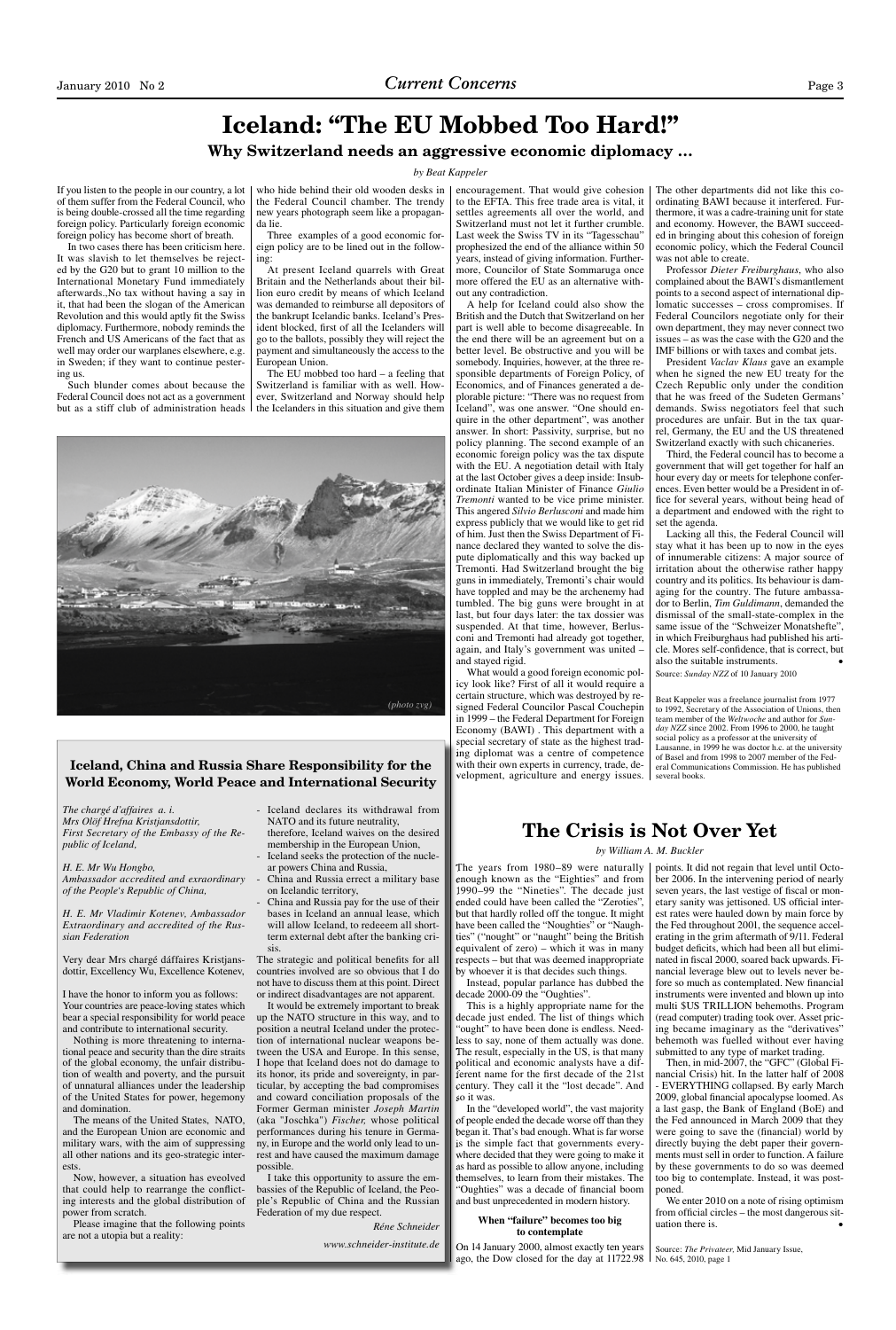# **The "National Indebtedness" Project**

On 10 September 2009, the German financial paper "Handelsblatt" shocked its readers with the headline "Exploding National Indebtedness". According to an unpublished study by the European Commission, national indebtedness will enormously rise in some EU member states until 2020 due to the worldwide financial crisis. For Great Britain, an increasein debt to 180% of the gross domestic product (GDP) was forecast. At the end of 2008, the indebtedness in Great Britain had "only" reached about 50%.

**The situation of the European Union**

*by Karl Müller, Germany*

At the same time, the study dampened all too euphoric growth expectations: "In the foreseeable future the EU will have to cope with growth rates of less than 1.0%."

In other EU countries, the article claims, national indebtedness will also rapidly rise: in France for example to 125%, in Germany to somewhat more than 100% of the GDP.

If the economic situation should resurge, the states would have to reckon with distinctly higher interest rates and thus higher interest obligations.

#### **"Exploding national indebtedness"**

According to the available information, a further increase of the national indebtedness in the countries of the EU (as well in the USA and in Japan) is likely indeed – far beyond any reasonable limits. On the basis of numbers provided by the European Commission, the EU statistics authority Eurostat as well as OECD and the Austrian Chamber of Economics prognosticated an increase of the entire national indebtedness of all 27 EU member states from 61,5% of the EU's GDP in 2008 to 83,8% in 2011, in the Euro-12-Zone even up to 88,2%. The permitted upper limit according to the Euro Stability Pact is however at a 60% national indebtedness and will even now (estimation for 2009) exceed the limit with its 78,7% on the average in the Euro countries. 8 of the 12 Euro countries are indebted by more than 60% of the GDP. Only Finland, Luxembourg, The Netherlands and Spain can comply with the conditions of the Stability and Growth Pact. For Great Britain the national indebtedness is to rise to 88,2% of the GDP until 2011, for France to 87,6% and for Germany to 79,7%. However, for the first three quarters of 2009, the current financing deficit of the public households in Germany had risen to 96.9 billion euros on 29 December 2009, 79.6 billion euros more than in the comparable period last year, the Federal Bureau of Statistics reported. And for the years 2010 and 2011, approximately 240 billion euro of further indebtedness are to be expected, the German Institute for Economic Research DIW prognosticated in its latest investigation (press release of the DIW of 7 January).

### **No contribution to a greater public good**

These rapidly growing national debts do not lead to increase the common good. On the contrary, the news is not very good here, either. On 24 December, the "Neue Zürcher Zeitung" reported on France, for example, as follows "The job market dampens the mood, and the distribution fight becomes more heated" and the same newspaper reported on Great Britain on 30 December "Warning of further decay of the British pound". German citizens will have to face rapidly rising numbers of unemployed, too, and higher wages for the working part of the population will hardly be likely in 2010.

Obviously the theory that higher public expenditures will lead to more prosperity, does not work anymore. Whether it has ever functioned effectively is very questionable. The much-praised "new deal" of US-American president *Franklin D. Roosevelt* in the thirties of the past century had notched up an unemployment rate of 26,4% after 5 years – ensuing some short term illusory successes.<sup>1</sup> And Hitler's "German economic miracle" – just like the US American miracle later on – could only be achieved by grasping the wealth of other peoples, at the expense of peace and millions of victims.

#### **But who is making the profit?**

*Antony C. Sutton* drew the attention to some interesting aspects in the third volume of his Wall Street Trilogy "Wall Street and the Rise of Hitler" (Buccaneer Books Inc, 1999, ISBN-13: 978-1568497266): "Looking at the broad array of facts presented in the three volumes of the Wall Street series, we find persistent recurrence of the same names: *Owen Young, Gerard Swope, Hjalmar Schacht, Bernard Baruch,* etc.; the same international banks: *J.P. Morgan, Guaranty Trust, Chase Bank;* and the same location in New York: usually 120 Broadway. This group of international bankers backed the Bolshevik Revolution and subsequently profited from the establishment of a Soviet Russia. This group backed Roosevelt and profited from New Deal socialism. This group also backed Hitler and certainly profited from the German armament in the 1930s. When Big Business should have been running its business operations at Ford Motor, Standard of New Jersey, and so on, we find it actively and deeply involved in political upheavals, war, and revolutions in three major countries." (cf. *http://reformed-theology.org/html/books/wall\_street/index.html,* chap.  $12$ <sup>2</sup> *Dieter Meyer,* a former German head of department in a ministry, operates an internet site on the national indebtedness in Germany and in EU-Europe (*www.staatsverschuldung-schuldenfalle.de)*. He writes that 2008 "scarcely every 8th Euro of the tax revenues of the overall public budget" was spent on interest spending. "On the level of the overall public budget from 1965 to 2008, the sum of all new indebtednesses and/or deficits reached approx. 1,339.9 billion euros and the amount of all interest spending was appropriate with approximately 1,514.5 billion euros [...] Credit financing of the public households degenerated to a fiscally useless end in itself. It does not cover the actual costs any longer, but finances the self-made repayment and interest rates."

the taxpayer. Data taken from Hans-Ulrich Thamer. *Verführung und Gewalt.* Germany 1933 – 1945, 1994, p. 470 Other authors go even further than Sutton. Thus *F. William Engdahl* writes in his 2009 book "Der Untergang des Dollar-Imperiums. Die verborgene Geschichte des Geldes und die geheime Macht des Money Trusts" (ISBN 978-3-938516-89-8): "Long before the victory of the United States in World War II it was clear to the *Rockefellers* and the executive committees of the largest American enterprises and banks that the American market was much too small for their ambitious plans. In their opinion America had to proceed globally in order to reach the 'Manifest Destiny' mentioned before, the boundless expansion of American power. […] On reflection, the extensive and little known participation of the families Rockefeller, *Harriman* and *Bush* in the vital support for the war preparations of the third Reich had more ambitious goals than the mere sympathy for the philosophy and methods of Hitler Germany, as for instance the gagging of workers and the organization of a command economy. Their goal was not to support victorious Germany but they wanted a world war, from which an American century, more exactly said 'a Rockefeller century', should emanate after 1945. Bush, Rockefeller, Harriman, *DuPont* and *Dillon* were considerably involved in granting the Third Reich important support in its early phase, as it was part of their large geopolitical plan to make the European great powers, Russia and Germany in particular, destroy each other. As mentioned a British strategist spoke of these two powers that they should make each other bleed to death, and that should pave the way for the hegemony of the American century." (pp 165 and 192) Engdahl explains that under the leadership of the Council on Foreign Relations (CFR) and in close agreement with the Rossevelt administration, the money from the Rockefeller Foundation was used to set up a War&Peace Study Group during the wa – and then kept secret – which presented a number of studies whose ideology reminds of Nazi Germany: "The American bank and industry heavyweights had to conquer new markets, more space or what was considered to be the 'Grand Area' by the War&Peace Study Group. […]*Isaiah Bowman,* founding member of the CFR and head of the War&Peace Study Group at CFR, who during World War II had been known as 'America's geopolitician', used another term for the envisaged 'Grand Area'. Following the example of Hitler's geographic term that justified the German expansion on the economic level, Bowman spoke of the 'American economic lebensraum'." (pp 171)

Indeed – according to data of the German *Bund der Steuerzahler* (Federation of Taxpayers, a registered society), the public households paid 64.2 billion euro in interest rates in 2005, in 2006 they had already arrived at 64.9 billion euros, in 2007 at 66.1 billion euros, in 2008 at 67.9 billion euros, and in 2009 the sum will probably have amounted to more than 70 billion euros (as was the case on 19 January 2009). These interest payments were mainly made to foreign financial establishments. In a press release of 16 December 2008, the Federal Republic of Germany's financial agency (Deutsche Finanzagentur GmbH), which is responsible for the credit procurement of the federation, listed the first 10 creditors for the different kinds of government bonds. Among them were *Barclays Bank, Deutsche Bank, Merill Lynch, UBS, Morgan Stanley, The Royal Bank of Scotland, Société Générale, J.P. Morgan, Goldman Sachs* and *Citigroup*.

### **How will the states react?**

But what will happen, if the initially specified prognoses on the coming national debts will come true? How will those responsible in the EU and in the states react? Will more and more EU states have to explain their financial bankruptcy? Will more and more EU states be downgraded by the rating agencies in their creditworthiness due to their high debts – as has already happened in some cases – and then charged with even higher interest rates by the financiers? Will the powerful states in the EU put even more pressure on those states with little influence so that they have to submit to the financial interests of the larger ones and mutate even further toward a "directorate of the big ones and some of their vassals" *(Jean Asselborn)*? Will the EU become an increasingly blatant instrument of redistribution in favor of the high finance? Will increasingly sumptuous interest payments to the financiers eventually replace the actual state operations? Will more national services be privatized – so that public interest becomes an even smaller and profit an even bigger criterion for state expenditures? Or will the governments of the EU member states try their luck with a valuedestroying inflationist policy?

The "Neue Zürcher Zeitung" attached a supplement to its edition of 5 January called "The financial year 2009". There you could read, "The financial year 2009 might have made many investors happy. After the dramatic losses in 2008, things were going uphill last year starting from March onward. Prices of many raw materials such as oil and gold recovered soundly, and corporate bonds paid as well as shares." As early as 22 December a *Spiegel online* headline read: "Capitulation to the Monopoly Monster. It is the scandal of the year: the investment bankers who had nearly torn the world into the financial abyss, use their billions to play Monopoly. […] Absurd that the perpetrators of the crisis are the big winners. They benefit from the central bank money for which they virtually paid nothing." Toward the end, the article mentions some of the background: "The governments in London and Washington have long since made their countries dependent on the well-being of the

finance industry. For a long time Wall Street has been co-ruler in Washington. London is the second largest center of high finance next to New York, and it will remain so, because the monster must not be angered with too burdensome regulations."

### **Now they are calling "Hold the thief!"**

On 5 January, the "Handelsblatt" published an interview with *Joachim Fels,* economist with *Morgan Stanley.* Fels says, "Greece was only a foretaste for what will happen in other countries as well. The governments took over a great amount of of bad assets and debts from an insolvent private sector, haven't they. [...]In 2010, the financial markets will play the game national bankruptcy and thus inflation. [...] The investors will demand payments of higher risk premiums and will push up the long-term interests. That will force up the costs of new national debtsstarting from 2011." Costs, which in the end – whether with or without inflation – can only be settled by

1

2

(Translation *Current Concerns)*



*Spiegel online writes: "The governments in London and Washington have long since made their countries dependent on the well-being of the finance industry. For a long time Wall Street has been co-ruler in Washington. London is the second largest center of high finance next to New York, and it will remain so, because the monster must not be angered with too burdensome regulations." (photo ef)*

*km.* On 7 January "Financial Times" reported that a German sovereign bond auction failed at the beginning of 2010 as the government could not find enough investors. On 6 January, a finance agency, entrusted by the German government, had tried to find investors for the 10-year bonds but they failed to attract enough bids to reach the 6bn the German government wanted. Analysts say that trust in the German sovereign bonds, one of the world's most liquid and safe assets, is diminishing. Moreover, there are far too many state bonds offered on the worldwide markets. A total estimated \$3,000bn in debt this

year, three times more than in 2008, are looking for investors.

The majority of Germans are quite aware of the extremely tense situation the German state finances are in. According to the *Infratest* institute's January poll on behalf of "ARD-Deutschlandtrend" (political trends for German public TV channel), a majority of the interviewees – right across all parties – rejected plans for further tax reductions (58%), although 44% of the Germans feel that their personal tax burden is too high. 64% of the interviewees, i.e. 8% more than in the last poll, expressed fears that the worst part of the crisis is yet to come.

### **Germans Sense the Enormous Extent of the Crisis**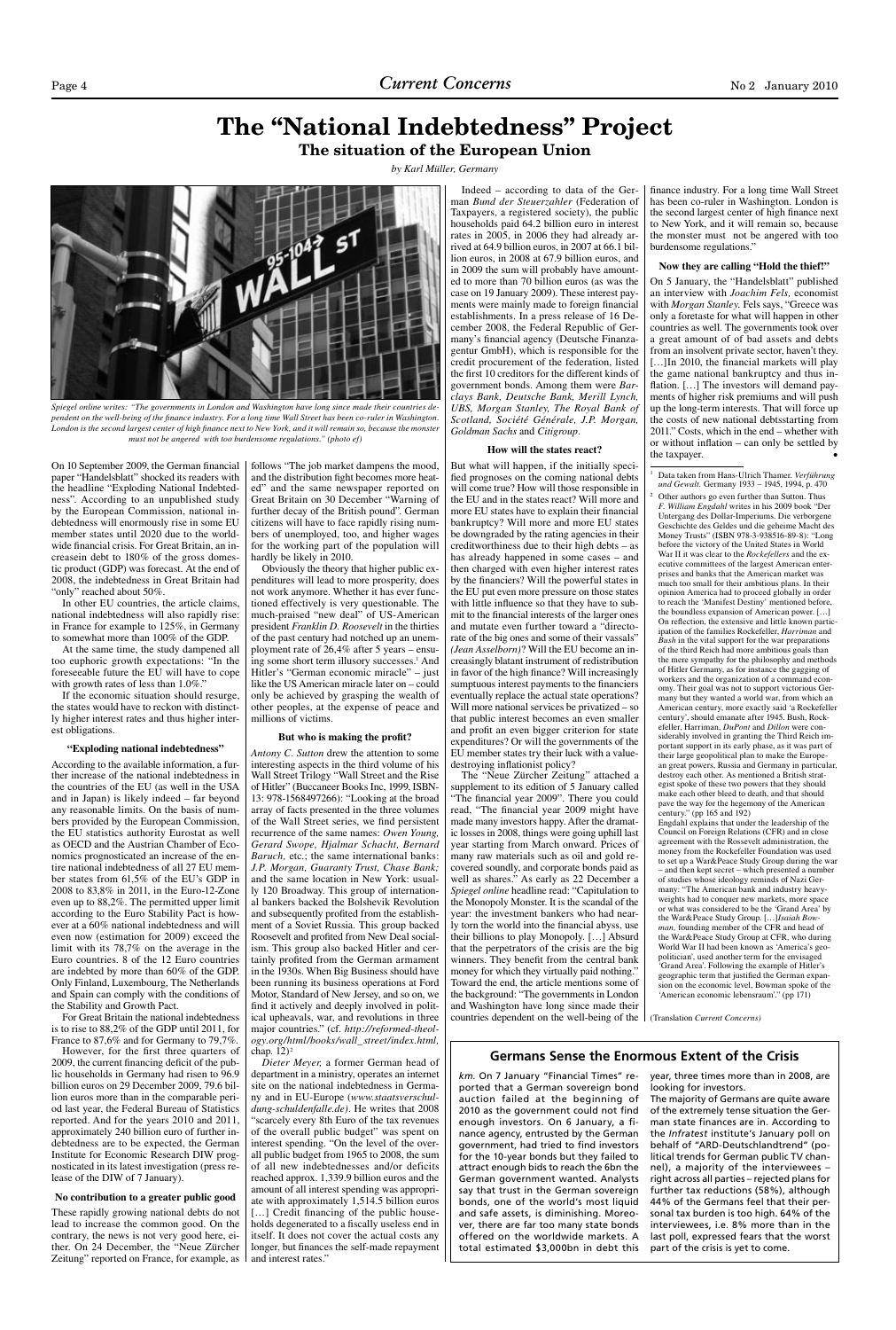

# **Switzerland: Closing the Ranks**

*Shortly before his time as President of the Federal Council expired, Hans Rudolf Merz was a guest with Emil Lehmann on the program "Tagesgespräch" on Swiss Radio DRS and delivered a summary on his double task as a chief of the Federal Department of Finance and as Federal President. He took stock of a year, in which Switzerland had to master severe attacks and challenges. We are printing some larger parts of his statements below.1*

*The interviewer Emil Lehmann raised the question whether Switzerland was still the same as a year ago – he asked what had been unexpected and what was to follow, and where Merz would put the emphasis when reviewing his year in office. Hans Rudolf Merz answered as follows:* 

"Switzerland is no longer the same. At the end of a year, however, Switzerland has never been the same as before, fortunately not. We are a country that is continuously setting objectives – in economy, in society, in politics – we want progress, and I believe, that was the same last year. […]

If we judge a year, we have to look at the entire period, at the result, and I believe that there are positive and negative aspects in this result. The negative ones were certainly all those events, which hit us from the outside, in particular the pressure on our financial centre and our banks and the ensuing pressure on our banking secrecy. That is something, which we have had to reckon with for a long time. Nevertheless, when the economic crisis expanded and large countries required large amounts of capital, the pressure on the financial centers suddenly increased, among others also on Switzerland. Within a few weeks or months, it was beginning to show dramatically. […]

I had to fulfill two tasks this year. One was to lead the Department of Finance, whose chief I had been already for six years. In addition, there was the Federal Presidency. In the Department, this year has successfully passed; if we look at the results we can say that we operated in the black at the end of the year. Look around and tell me who can still say so; I believe that there is nobody all over Europe. We have passed the taxation bills this year – all three of them. One was a simplification of the value added tax. The second was a better taxation for families with children. And the third was the removal of cold progression. We succeeded in bringing about a new start-up for the debt brake. We have expanded it on the extraordinary budget. We actually obtained very good results in our own department, and I am proud of this, indeed."

*Regarding the situation of the financial centre Switzerland, the interviewer came back to a statement by Bundesrat Merz and insisted, whether – with respect to the attacks on Switzerland , in the context of which Federal Councilor Merz had referred to the financial demands of foreign countries – imminent problems could not have been recognized and judged and countermeasures taken earlier.* "I believe, an important cause was the situation of the UBS in the USA. The American authorities, in particular the Treasury and the Department of Justice, reasserted last summer – last summer means the summer of 2008 – that UBS aided and abetted tax evasion to a large extent. That was first pendent at the UBS. There it was neglected for some time. In summer 2008, it finally landed in my Department of Finance. We immediately established a crew, started to handle the cases and realized that the Americans were very seri-

ous on the subject. They did not only want to solve a few cases, but they wanted a fundamental re-organization in this field between Switzerland and the USA. That was certainly not foreseeable, it certainly happened as a result of this UBS history. Together with the economic difficulties, in which the countries needed money, this led to the fact that we were under enormous pressure in the course of the last winter. It culminated in February 2009, and the peak – if we can say so – was of course, when we had to decide on 13 March in the Federal Council in agreement with other financial centers such as Singapore and Hong Kong, Luxembourg and Austria and others, that we would withdraw a reservation in the OECD draft agreement and thus in future would facilitate administrative cooperation. That was a very drastic decision, because it macerated the banking secrecy in relation to a foreign country. […]

The OECD agreement provides that under certain conditions administrative and legal cooperation must be granted. These conditions include the individual case, information about the accounts, about the names of the banks and the obligation to meet additional demands. We are not talking about a selfservice shop; instead, foreign states in special cases, have the right to require our legal cooperation for which they have to appeal. This legal assistance must at first be internally settled with us. By no means do we give free reign to foreign taxation offices; the proceedings are bound to strict rules.

*As a further part of the problem, the size and the speculation affairs of two Swiss major banks were addressed. The two banks are so large – their size is about three times the gross domestic product – that their situation can affect the country as a whole. Emil Lehman therefore wanted to know whether a relevant solution is in sight.*

"First of all, the federation indeed helped out by pumping capital into the UBS balance in order to stabilize the bank and concomitantly the financial centre Switzerland. The bank is so big that in case of a failure, it would indeed threaten our national economy. The 1.2 billion profits, which we earned in the end, are nevertheless a success of this year. It is not that – as has repeatedly been claimed – that the state simply pumped billions *à fonds perdu* into a bank, but the money flowed back into the Federal Treasury, and we have even obtained a large profit, which is now at our disposal.

On the one hand, a condition had been that we could take the money back and that the state rendered this help to the banks. The ensuing question is 'how will it continue'? In the meantime, we have to admit that the balance of UBS has enormously declined. The bank has experienced a substantial scalingdown by the events on the market. It is by far no longer as big as it once was. However, it is still a big bank. Therefore, further measures are necessary. Parts of these measures have already been taken, and another part is under way. It was decided that we want to strengthen the investors' protection. That means if such an event is about to happen and such a bank goes bankrupt, the investors will be better protected than they are today. This is a case in which the bank must furnish billions. Secondly, certain regulations for the management of a bank were intensified. On the one hand, a bank must have more own resources, in order to guarantee its liquidity, and credits must be better secured with the so-called leverage ratio. Those are measures in the range of capital, which are nevertheless substantial and demand appropriate means from the bank."

*Nevertheless, National Councilor Merz does not rule out the possibility of a further UBS case. Therefore, he refers to further measures, which have been initiated:*

"No, this cannot be excluded. Also measures in the field of bonuses are envisaged in order to ensure that compensation and the incentives for those, who manage the bank, stay reasonable. I mean, this is also part of the measure to have a certain amount under control. The question remains, however, whether a state should take legal action in order to diminish the size of such banks. Forcing them to found a holding or to take other measures can do this. We are now examining those difficult questions. We have a team of experts, consisting of approximately 10 people, each of whom has a lot of experience. This summer they will publish a report called "Too big to fail?" The answers will be given, but they are very difficult. You cannot decide on these problems while sitting in your armchair, without destroying the rights of proprietors, shareholders and competitors. The solutions must be thoroughly worked on."

*When asked about the new problems with France, which may have obtained data of French customers at Swiss banks through shady means, Federal Councilor Merz explains:*

"I cannot comment on this as it concerns facts whose details we do not yet know. It is absolutely understood that the Federal Council will only comment on these questions if there is sufficient certainty on one or the other side; and so far this has not been the case.

*As a further topic, Lehmann addressed the decision of the voters to prohibit the building of minarets. When asked, if his statement that the government had to be in touch with the people meant that the government had failed to do so, Hans Rudolf Merz answered frankly:*

"That is exactly what I meant. Not only the government, but also the political parties. Fortunately, the government is not alone in this country. We really have a marvelously democratic country, which consists of different mosaic stones, of which the government is one. It is an important one, I admit. Now it has become clear that in the sociological, in the social range, something has developed; but something has also developed concerning the attitude towards foreigners and others in our country. We do not yet know exactly what it is. But possibly some uneasiness, which has primarily nothing do with minarets in general neither with religions, but perhaps with lifestyles and with foreigners in general. I think we must have a closer look at that now, before we draw rash conclusions. I am quite aware that it is not only about having minarets as buildings. Behind are a certain uneasiness, fears, difficulties which we were too little aware of. And we must ask ourselves the question, whether we succeeded in sufficiently integrating the many foreigners we have in Switzerland – we are at the top of the list in Europe with over 20 per cent. We must ask ourselves if

we succeeded in integrating them into everyday life, into society, into the schools, the professions, and whether we have to do even more in order to prevent the uneasiness from spreading and becoming manifest on another occasions."

*In a further statement, Federal Councilor Merz puts this problem in the larger context of globalization, whose effects have not become manifest in Switzerland alone:*

"I believe that in the course of globalization other countries have similar problems. They compete with each other, which is called globalization in economy, and they compete with each other in politics, because politics also become internationalized. This is where the interests must be balanced. Not only Switzerland is under this pressure, but if we look at the European Union we realize the same tensions. Therefore, there is no reason to lose one's self-confidence. Quite the contrary, I believe, we have a great many qualities; the country is on a very high level and also sets itself very high standards. And I hope that will remain so, because only if we remain ambitious and set ourselves high standards, we will get international attention."

*Asked about possible further debates, Hans Rudolf Merz refers to basic problems in economically difficult times, which not only Switzerland has to face, but for which it is well prepared due to its political system of direct democracy:*

"We must reckon with rising unemployment this year, and unemployment leads to aggression. I do not mean in a physical sense, but with regard to social and economic questions. That is to be expected. […]

We may not forget one thing: This country already has had more than 200 votes, referendums on federal level since World War II. That means that contrary to nearly all other countries we repeatedly submit – fortunately – even inconvenient issues to the people. Those who have to submit inconvenient issues to the people must also count on inconvenient answers. Now we have one of these answers, giving us additional tasks to be completed. This is true with regard to other countries and now also concerning the minaret initiative. That is a task and a core of our democracy, which we may not deplore, but regard as a characteristic, almost a quality of our country."

*In connection with the discussion about Switzerland's relationship with the European Union, raised by various parties, Emil Lehmann finally asked Merz: "What is your personal stance?"*

"From the outset I was a vehement proponent of bilateralism. It is out of the question that we are a country, which strongly depends on export. 70 per cent of our products go abroad. I often say that our watches do not grow on trees, but we have to import the raw materials, we must have the expertise, the precision, in order to produce a good watch and then we can export that product. That is just the way it is and therefore we cannot isolate ourselves. We must try to keep these markets open. You can only keep these markets open by regulating them, and this will only work by contracts. And therefore I am convinced that we must follow the bilateral path, in an honest way – a contract is a fair contract, as long as there is a balance of give and take."

*As to the issue of hostages held in Libya and his personal commitment in the affair, Federal President Merz refers to the greater context and the actual position of Switzerland in the international community of nations:*

"Of course, we find ourselves in an asymmetrical situation. That is, we ourselves are a democratic constitutional state; we essentially respect the constitution and our partners. As far as Libya is concerned, the constellation is a different one. And the means and possibilities are not equally distributed there. However, this does not concern my country alone. Look, at Iran, how Ahmadinejad deals with Russia and America. He promised that the processing of uranium would be done abroad. And now, when it comes to a decision, he turns his back on the two world powers. It is not only Switzerland, which is occasionally confronted with such things; it can be observed everywhere. We must watch out as well, how things are going abroad. But in the long run I must say: For us it is important that the two men, who are held in Libya, can return to Switzerland. That is the first objective. I believe they are really poor guys. Imagine the situation: They were held for months in Libya without any charge being raised. That is showing contempt for humanity, and we mustn't take that. We have to try by all means a constitutional and democratic state has at its disposal. I did it, I took the risk, and I am convinced that I could not have acted differently. We must now follow that path; we owe it to the two men. We also owe it to all enterprises that have to send Swiss people abroad, so that they can work for our export. It should also be a signal that we support this export. And secondly: We are a country, which has good relations to all other countries. We have international organizations in Geneva; we have the Red Cross, we occasionally took over the role as mediators. That should stay the same in the future."

*Asked for his personal balance concerning his presidency and the question, whether he believes to have done a good job, Hans Rudolf Merz explains:*



*Hans Rudolf Merz, President of the Swiss Federal Council in 2009* 

continued on page 6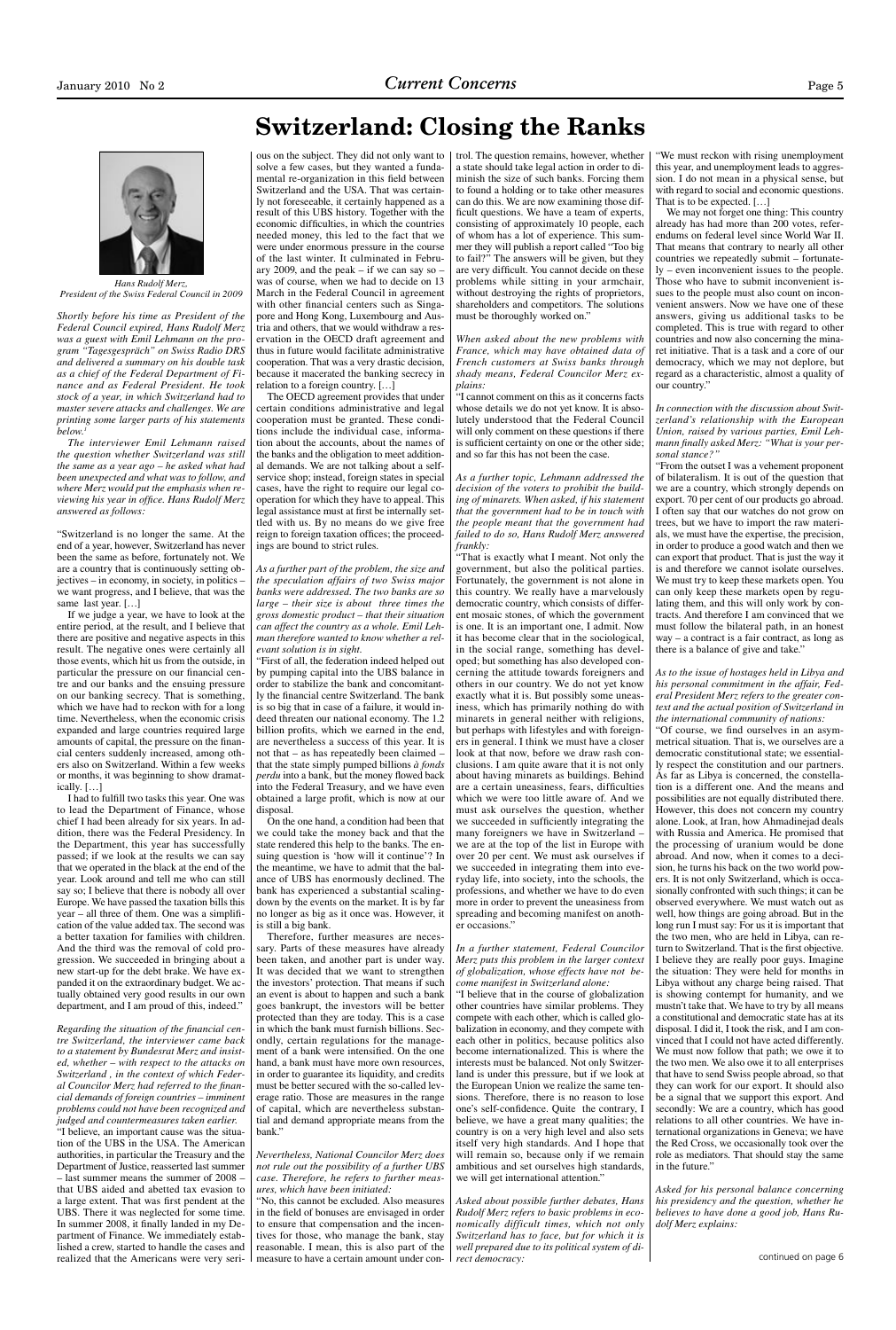"I think in view of the possibilities at my disposal, I would like to say 'Yes'. If I consider the results, I must say that above all, we succeeded in handling the state visits well – we have not spoken about them here, they were numerous. These state visits also served to deepen the relationships, also in economic circles. The Chinese Prime Minister *Wen Jiabao* visited us for example, and the Russian President *Medvedev* was here. I myself travelled to the Middle East; we had the President of Azerbaijan with us, who plays a very important in the context of energy questions and so on. And I am convinced that all these visits went well, we did not make a mistake in all the contacts. We reacted correctly altogether, we could resell the shares, we made a contract with the USA; in September we had already concluded twelve treaties on double taxation. All in all, I must say that if we look at the results – and the difficult circumstances throughout the past year – we have accomplished our goals."

*And – after the initial question whether Switzerland was still the same – he was asked a more personal question whether he was still the same compared to the beginning of the year:*

"Of course, you naturally develop; and the older you become, the more mature you become. Having achieved a certain maturity you often realize that if something starts at this point it will end at another point. This has to do with life experience. And as far as that is concerned, I did not change. I believe, with my life experience I look at things in approximately the same way, and if I could have a second presidency I would act the same way."

*In its goals for 2010, the Federal Council already announced an additional message of the Federal Council concerning the state management reform and a discussion on that issue. Asked for possible conclusions from his own experiences concerning the* 

### *federal presidency, Hans Rudolf Merz declared:*

We will have to consider for example, how we can consolidate Switzerland as a financial centre again. It is an important pillar of our national economy which has suffered in the course of this year, among other things also from the effects of the banking secrecy affair. Now we have to look for new perspectives. I believe, these branches wait for new perspectives, they have a claim to it, and we should grant it to them."

"This question must of course be asked. Of course, it would be a pity. I had a number of meetings as I mentioned before. Even other personalitiess visited us: *Viktor Yushchenko*  was here or *Boris Tadi* etc and I met president *Obama* in Washington. Of course, it is a pity that you have to interrupt all this after only one year; and next year someone completely new will be in office. A certain continuity is missing. We should consider that in case we want an extension of the presidency to a two-year period. Moreover, we must also ask ourselves whether it wouldn't be better

to combine the presidency with the Department of Foreign Affairs, especially in view of the globalized world and the international movements. These two questions must be discussed, and since we announced a state management reform for next year, there is an opportunity to do so."

*Hans Rudolf Merz was elected member of the National Council in 2003 as successor of Kaspar Villiger; in December 2008, he was elected President for 2009 with 185 of 209 votes. When asked about the criticism in connection with Libya, which had been raised in the course of the year, he answered as follows:*

"There were certainly some critical voices. In particular, there was a newspaper, which launched a real campaign. On the other hand, I must say that I received thousands of letters, which encouraged me, which supported me, which said that it is right to have the courage to handle certain taboos or make certain decisions, so, I cannot share this "condemnation". […]

It is not yet over. The Libya affair has speeded up since then. After all, the two Swiss had the possibility of making a statement to a court. They were confronted with a charge and the facts were disclosed. That had not been the case before, when they were simply kept under lock and key. Now the affair has been furthered. Let us see how things will proceed. I am still convinced that the Libya problem can be solved."

*Accordingly clear was the answer to the question whether he would remain Federal Councilor until the elections in 2011:*

"I have been elected until the year 2011, and I do not have any intention to step down, not even under pressure. On the contrary: I stem from the Canton of Appenzell, and if someone provokes me, it makes me even more determined to stay."

*When asked whether he would like to return to the "sunny side of politics", he refers to the projects that are waiting on his agenda:* "I think so. There will be some possibilities to do so. There are fascinating projects ahead.

If we study the World Agriculture Report in detail, we cannot pick out aspects that fit into our own ideological concept, but we must rather reflect upon the whole issue seriously, and we must draw the conclusions from it. There is urgent need for a public and democratic discussion about how we want to shape agriculture and our food security in future.  $\bullet$ 

1

### **World Agriculture Report – Drawing Conclusions A democratic decision made by every single country for its own form of agriculture**

The cooperative Zeit-Fragen is a politically and financially independent organisation. All of its members work on a voluntary and honorary basis. The journal does not accept commercial advertisements of any kind and receives no financial support from business organisations. The journal Current Concerns is financed exclusively by its subscribers. We warmly recommend our model of free and independent press coverage to other journals.

> annual subscription rates SFr 72.– (incl. postage and VAT) £ 28.– (incl. postage and VAT)  $\in$  45.– (incl. postage and VAT) US-\$ 66.– (incl. postage and VAT)

*thk.* The result of what more than 500 international researchers have been compiling in painstaking detail work and with great respect for the different cultures, religions, and national particularities of the individual states during five years was made available to the global public as the "World Agriculture Report" in 2008. This report shows the tremendous significance of agriculture, not only as a guarantor of food security, but also in the cultural and political field. The range of topics dealt with in this report touches life fundamentally, especially human life, in all its facets: From the topics of hunger right up to genetic engineering, all the current deep concerns about food production are covered. What makes the report so valuable, apart from its clear analyses and its dignified account of the extensive complex of themes, is the way it approaches solutions how to address the urgent problem of feeding humanity. Thereby the responsibility of each and every human being becomes evident, because only thus the future of mankind can be shaped in a positive way.

### **Self-determined agriculture on a democratic basis in every country**

Beside the multitude of factors determining a man-orientated agriculture, one central aspect is to be looked at more closely here, because, even in this country, it is included too little in the political debate about the future of agriculture, namely the opting out of free trade with agricultural goods. The world agricultural report gives a decisive answer to this question, an answer which is contrary to the opinions of the deregulators of economies or internationalists: The world agricultural report emphasizes the food sovereignty of the individual countries as sine qua non for their agriculture. Central to this is each single country's democratic decision for its own form of agriculture. This means that food sovereignty is more than just reaching as high a level of self-sufficiency as possible, it means that every country may decide on its very own form of agriculture and that in no case it may be constrained by international treaties and forced into subjection beyond recall. This aspect is so important because politicians, and especially the agro-industry, most notably in the industrial nations, are pressing for a total free trade with agricultural goods via the WTO.

### **Clear refusal to WTO and agro-industry**

The World Agriculture Report shows quite explicitly that this aimed-at free trade can in



no way solve the great problem of hunger – meanwhile one million of human beings are suffering from acute malnutrition with all its health, cultural, economic and political consequences, not to mention the mental and corporal misery caused by these conditions. On the contrary, it only shovels huge yields into the agro-industry's and the speculators' coffers. According to the findings of the over 500 international researchers, the future of agriculture and therefore of man lies in small-scale and regionally anchored production units and in the associated democratic organization of agriculture. This does neither amount to a prohibition of agricultural trade across the borders as it used to be; nor is it a step backwards into the last century, as the trade between states is not to be impeded.

Putting agricultural policy under democratic control is basically an improvement and an advance for all countries, and of course also for their populations. The inhabitants of the respective country must be able to comment on the future of their own country's agricultural policy and to shape it according to their tradition and their culture, taking into account ecology and the findings of scientific research. In this way, the diktat via the WTO, where mainly the big nations with their industrial agro-businesses determine the negotiations, is reduced to absurdity and thus the decision about its economic activity is given back to each individual state. The World Agriculture Report finally pulls the plug on an economic policy enforced from above, and not orientated towards human needs. With this approach the World Agriculture Report goes far beyond agriculture and opens up new perspectives for human coexistence.

### **Agricultural policy on a democratic basis**

There is an important insight here: The smaller the national units, the greater the democratic scope. An agro-industry concentrated on export and world trade and set on size and business across the borders is not orientated towards the common weal but towards the global market, and that is determined mainly by speculators and stock market prices.

# *Current Concerns*

The international journal for independent thought, ethical standards, moral responsibility, and for the promotion and respect of public international law, human rights and humanitarian law

#### **Subscribe to Current Concerns – The journal of an independent cooperative**

### **Order form**

Subscription details: published regularly

Subscription for (in block capitals please):

Name: \_\_\_\_\_\_\_\_\_\_\_\_\_\_\_\_\_\_\_\_\_\_\_\_\_\_\_\_\_\_\_\_\_\_\_\_\_\_\_\_\_\_\_\_\_\_\_\_\_\_\_\_\_\_\_\_\_\_\_\_\_\_\_\_\_\_\_\_\_\_\_\_\_\_\_

Address: \_\_\_\_\_\_\_\_\_\_\_\_\_\_\_\_\_\_\_\_\_\_\_\_\_\_\_\_\_\_\_\_\_\_\_\_\_\_\_\_\_\_\_\_\_\_\_\_\_\_\_\_\_\_\_\_\_\_\_\_\_\_\_\_\_\_\_\_\_\_\_\_\_\_\_

\_\_\_\_\_\_\_\_\_\_\_\_\_\_\_\_\_\_\_\_\_\_\_\_\_\_\_\_\_\_\_\_\_\_\_\_\_\_\_\_\_\_\_\_\_\_\_\_\_\_\_\_\_\_\_\_\_\_\_\_\_\_\_\_\_\_\_\_\_\_\_\_\_\_\_

❑ Cheque enclosed (payable to *Current Concerns*)

❑ Credit card details: \_\_\_\_\_\_\_\_\_\_\_\_\_\_\_\_\_\_\_\_\_\_\_\_\_\_\_\_\_\_\_\_\_\_\_\_\_\_\_\_\_\_\_\_\_\_\_\_\_\_\_\_\_\_\_\_\_\_\_\_\_\_\_\_\_\_

Date: \_\_\_\_\_\_\_\_\_\_\_\_\_\_\_\_\_\_\_\_ Signature: \_\_\_\_\_\_\_\_\_\_\_\_\_\_\_\_\_\_\_\_\_\_\_\_\_\_\_\_\_\_\_\_\_\_\_\_\_\_\_\_\_\_\_\_\_\_\_\_

Please send a specimen issue to:

Name:

Address:

**Send to: Current Concerns, P.O. Box, CH-8044 Zurich, tel +41-(0)44-350 65 50 fax +41-(0)44- 350 6551**

### **"Switzerland: Closing the ranks"** continued from page 5

Source: *Swiss radios DRS 1,* Tagesgespräch of 10 Dec 2009, 1 pm. The complete discussion can be listened to at *www.drs.ch/www/de/drs1/sendungen/tagesgespraech/2782.sh10112055.html*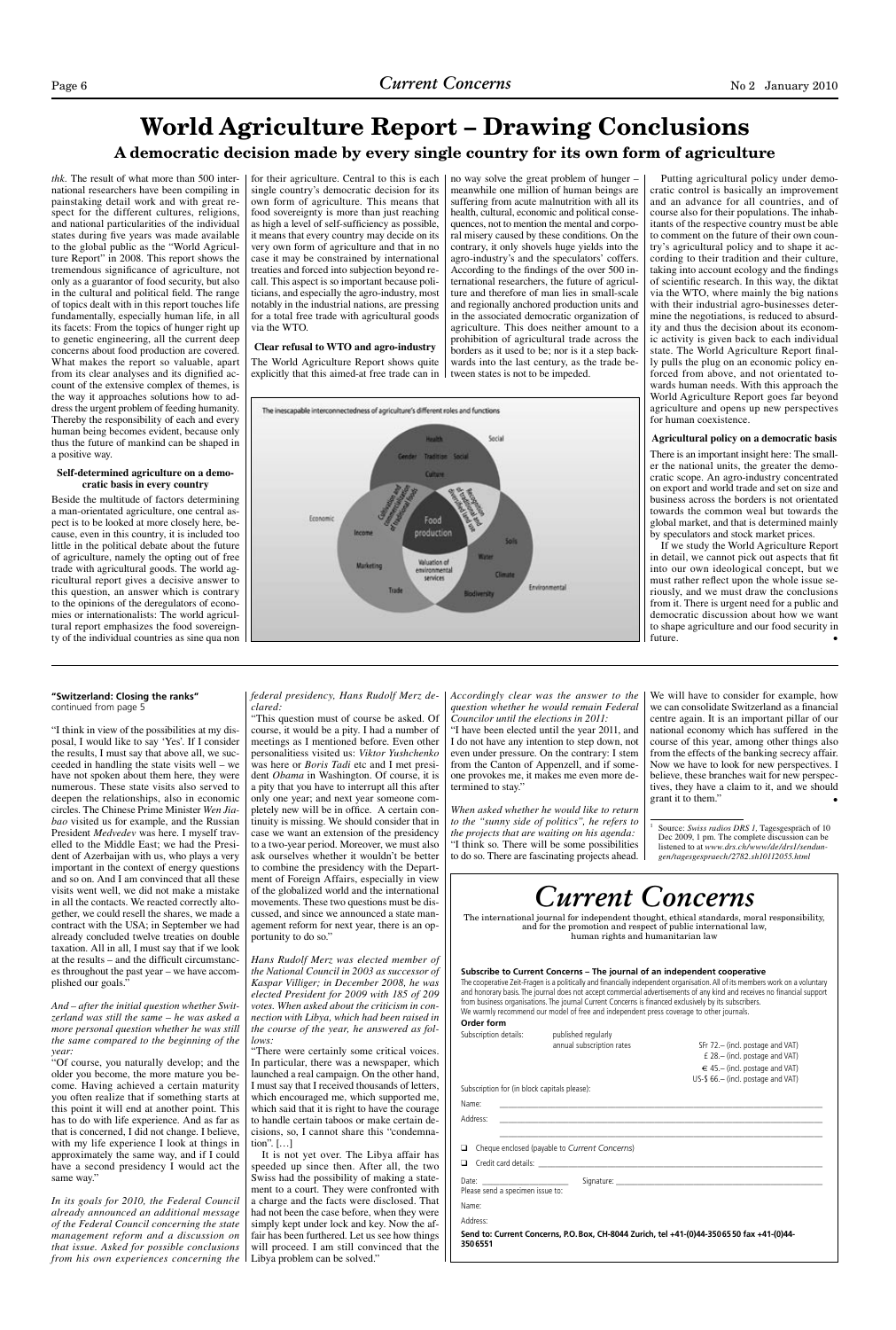### **Bundesrat Hans Schaffner – Father of the EFTA Designer and pioneer of economic cooperation and integration in Europe**

*by Dr rer publ Werner Wüthrich*

A few days ago, the former undersecretary *Franz Blankart* has criticized the Bilateral Treaties between Switzerland and the EU (Bilateral Treaties I and II) which were signed in the past years. They did simply reproduce and accept things that have been decided elsewhere. Participation is widely lacking. This was one of the main differences between these treaties and earlier treaties, Blankart writes (*NZZ of Sunday*, 10 October 2009).

Those who look through the documents from the founding time of the EFTA reach the same conclusion. Why this difference? Who formed politics in these times? What was the historical environment like? What has changed since then? The 50<sup>th</sup> anniversary of the EFTA gives occasion to pursue these questions.

It was *Hans Schaffner* who coined the negotiations leading to the founding of the EFTA. He is called the father of the EFTA. It would, however, not do him justice to see him only in this role. His work has been much more comprehensive.

During World War II, Hans Schaffner was head of the "Zentrale für Kriegswirtschaft" (Center for war economy) and ensured – in cooperation with *Friedrich Traugott Wahlen* – that the Swiss population did not suffer from hunger and cold in these hard times. In his obituary, Franz Blankart called Schaffner an "economy general" ("NZZ", 23 November 2004).

After the war, the Bundesrat (Swiss Federal Council) appointed Hans Schaffner as delegate for trade agreements. In this position, he contributed in the founding of the Organization for European Economic Co-Operation (OEEC) and was engaged in the integration

of Switzerland and the European collaboration. At the same time, Hans Schaffner was leading the negotiations which resulted in the Switzerland joining the GATT organization. For more than a quarter of a century, Hans Schaffner was active in the frontline of Swiss foreign trade, since 1961 as Bundesrat.

His work is little acknowledged in history textbooks. His marks, however, can be seen in many places. Many important documents on the OEEC, EWG, EFTA and GATT, signed by the Bundesrat as a whole, bear his hallmark. His style and his values are distinctive.

#### **Examples from the works of Hans Schaffner**

We present two episodes documenting the role and importance of Hans Schaffner:

#### *1. The "Officials' Conspiracy"*

In 1958, Switzerland was threatened with isolation when the EWG chose to go it alone and the OEEC was in danger of failure. On December 1st, Hans Schaffner, then Bundesrat delegate for trade agreements, invited seven representatives of the future EFTA states to a meeting in Geneva. Talks were held at an administrative level. Here, foundations and contours of the future EFTA were drafted. Further talks followed in Oslo and Stockholm. These talks became part of the history of EFTA under the nickname "Officials' Conspiracy" (Beamtenverschwörung). Hans Schaffner started the process and was henceforth called Father of the EFTA.

In a way, Hans Schaffner was an opponent of Jean Monnet who is now called Father of the EU. Both had in common that they had been active in the administration for a long time, carrying out important duties and exerting substantial influence on politics. *Jean Monnet* was working in the European Coal and Steel Community and later in the French government. However, he became never minister or even president. His importance for the Community was underlined when he was appointed to the only honorary citizen of the EG in 1976.

Hans Schaffner has also spent most of his professional life in an administrative position and substantially coined politics. In 1961, he was, after 20 years in the administration, elected directly into the Bundesrat without having been elected into any political position or a parliament – an unprecedented process.

Both Monnet and Schaffner were supporting the cause of economic cooperation and European integration. However, Hans Schaffner was convinced – unlike Jean Monnet – that supranational structures and power centers often obstruct the development of states. Their bureaucracies have a tendency to grow rampantly and are prone to corruption. History has proven him right. Now, during the economic crisis, Switzerland, having chosen a different path, is in a better situation than most EU states.

### *2. Perseverance in the GATT negotiations*

I am pointing out a document in which Hans Schaffner describes, in a very personal way, the progress of the negotiations with the goal of Switzerland joining GATT. I am summing up a few paragraphs (*Bundesblatt* 1966, pp 713):

After World War II, Hans Schaffner welcomed the efforts to revive world trade with a multilateral agreement. As a Bundesrat delegate for trade agreements, he supported the efforts to join the GATT, founded in 1947. However, Schaffner was soon facing obstacles with respect to agriculture. In 1947, the people had passed a constitutional amendment which commissioned the federal state to develop measures towards the protection of a sustainable farming community (Art. 31 aBV). This goal was in clear contradiction with article 10 of the GATT treaty. Immediate joining was out of the question.

But it was not the style of Hans Schaffner to complain about things or to accept them idly. In the following years, he talked to all GATT members to promote understanding for a small mountainous state which is un-

able to compete, for obvious reasons, with typical agricultural states like Canada or Australia, but still is not willing to do without its own agriculture. In 1958, Hans Schaffner had almost reached his goal. Nearly all GATT members agreed to accept Switzerland into the treaty, making some concessions in agriculture. Nearly all – the two agrarian countries Australia and New Zealand vetoed against the admittance of Switzerland.

This rejection did not discourage Hans Schaffner. He accomplished that Switzerland was admitted for three years as a provisional member without the right to vote. This agreement was prolonged twice. For a representative of a non-member state, Hans Schaffner was amazingly active. Between May 16 and 21, 1963, he was heading the GATT minister conference as a member of the Federal Council and prepared the most important round of GATT negotiations after World War II, the socalled *Kennedy Round*. Good contacts with many foreign politicians and a personal relationship with the General Director of GATT made things easier. He achieved his goal with patience, perseverance and substantial negotiation skills: On April 1<sup>st</sup>, 1966, Switzerland was accepted as a full member – with a clause on behalf of the farmers making it possible to proceed with the independent Swiss agricultural policy. Hans Schaffner commented the agreement as follows: our partners had agreed, "because they did not want to block the way into GATT for a country of Switzerland's stature, in spite of its peculiarity not fitting into any schematics." Hans Schaffner has left his mark on GATT. Article 10 of the treaty was not followed so rigorously in the following years. Agriculture was recognized as a sensitive sector and – in a similar way as in the EFTA – more and more exempted from the global free trade.

© 2010. All rights reserved. No reproduction, copy or transmission of this publication may be made without written perm

### **Success as head of the department for national economy**

From 1961 to 1969, Hans Schaffner was Bundesrat, heading the Department for National Economy. Memorable was a moment in the Nationalrat [National Council, the Swiss Parliament] in 1962. He was able to tell the members of the Nationalrat that the economy was developing well – something not granted for the war and the post-war generation. Even more: With mixed feelings he stated that "with respect to exports, we fell victim to our own virtue – our great competitiveness". The economy was working to capacity and hardly able to fulfill all the orders. In contrast to these days, it actually created too many jobs. They could only be filled with employees from abroad – mostly from Italy. Consequently, it was Schaffner's aim during the following years to curb the economy. However, with limited success only: When he finished his time in office as Bundesrat, Switzerland had 46 registered unemployed persons and the Bundesrat hat to use emergency law to moderate the economy's ardor. Of course, we also have to mention the downside of the boom like the pollution of the rivers and the housing shortage. The influx of foreign workers had to be controlled with quotas. Those of the older generations will remember times when swimming in Lake Zurich or in Lake Lugano was prohibited due to the precarious quality of the water. Later, sewage plants were built all over Switzerland so that the situation improved gradually.

### Rejection by the Bergier Commission

In his retirement, Hans Schaffner was not spared bitter experiences. As mentioned above, he had made important decisions in his position as head of the Zentrale für Kriegswirtschaft during World War II. He had led the Swiss economy in a time of threat when the country was closed in from all sides by the Axis powers. In his obituary, the former undersecretary *Franz Blankart* called him an "economy general".

In this context it is surprising that the Bergier Commission [investigating the wartime

role of Switzerland regarding refugees, concessions to the Axis powers and the restitution of assets after the war] refused to consult this leading contemporary person. This arrogance and know-it-all attitude grieved him severely. As many times before in his life, he became active. He expressed his indignation in an article "The Truth About Switzerland" in the New York Times of 6 April 1998. [Failing to interview important witnesses] is a blunder which should not occur to serious researchers if they are lucky enough to find persons alive which have been active for a long time in central positions.

This misconduct is in indication that these "experts" were more interested in writing their own history than in really getting to the bottom of things. After all, facts might have shaken prejudices. This may not really be so surprising. However, it is incomprehensible that this controversial work has found a way into school textbooks.

### **Hans Schaffner as a visionary**

Hans Schaffner was member of the FDP (Liberal Democratic Party) and his basic attitude was liberal. His commitment to free trade was not unlimited. A liberal market economy was necessary, but not sufficient. In addition, it needed spiritual and moral foundations which the free market was not able to produce. For Schaffner, this implies a tight connection with his country, his direct democratic, federalist structures and the people working in them. His politics was aimed at serving the needs of the people. All his numerous negotiations with foreign states were targeted at finding tailored solutions fitting the spiritual, cultural and economic peculiarities of the involved countries. This includes also the farmers. The liberal from the Swiss canton Aargau was a representative of the socalled Ordo-Liberalism as advocated by his contemporary Wilhelm Röpke. I also like to compare Hans Schaffner with Ludwig Erhard who is now considered as father of the social market economy in Germany.

#### **And today?**

Current negotiations with the EU are unlike those in the past. In many cases, legal norms are simply adopted in a passive way. The socalled autonomous reproduction is in the focus. Those who object to this and complain about the lack of participation often hear the argument that we cannot practice cherry picking. In all the numerous documents and reports from the times of the foundation of the EFTA, I have never read this argument. Also in the WTO negotiations, there is a different style now. Bundesrat *Josef Deiss* has been announcing since six years that the closing of the Doha Round was imminent. To prepare the farmers for open borders and the global free trade, Swiss agriculture had to be restructured. The successor of Deiss, Doris Leuthard, has proceeded with this politics in the last years. Borders would soon be opened [she said]. The WTO agreement was imminent. Last autumn she said: "The axe on agricultural tax will come; you can bet your life on that." ("NZZ", 11 November 2009). The agriculture has been fundamentally restructured; many farmers have given up – yet there are many indications that the agreement expected since many years will not come. In the early 1960s, Hans Schaffner has brought forward, into the EFTA as well as into GATT, his resolution that the agriculture in the various countries is a sensitive topic for very different reasons. This stands to reason: it does not make sense to measure its products by the same yardstick, to include them with industry goods into the global free trade and to give speculative forces a free hand in this really sensitive area. In face of the current crises, both in food supply and in finance, it is absurd that the architects of the WTO today are trying to roll back the wheels of history. An active participation of Switzerland in the WTO process is not visible today. •

*Current Concerns* is an independent journal produced by volunteers that is not supported by advertising. Any financial contribution is greatly appreciated.

### *Current Concerns*

The international journal for independent thought, ethical standards, moral responsibility, and for the promotion and respect of public international law, human rights and humanitarian law

*Publisher:* Zeit-Fragen Cooperative *Editor:* Erika Vögeli *Address:* Current Concerns, P.O. Box, CH-8044 Zurich *Phone:* +41 (0)44 350 65 50 *Fax:* +41 (0)44 350 65 51 *E-Mail:* CurrentConcerns@zeit-fragen.ch *Subscription details:*  published regularly annual subscription rates: SFr. 72. –  $\epsilon \leq 45$ . – /  $\epsilon$  28. – /  $\epsilon$  66. – (incl. postage and VAT) *Account:* Postscheck-Konto: PC 87-644472-4 *Printers:* Druckerei Nüssli, Mellingen, Switzerland The editors reserve the right to shorten letters to the editor. Letters to the editor do not necessarily reflect the views and opinions of *Current Concerns.*



*Hans Schaffner (photo zvg)*